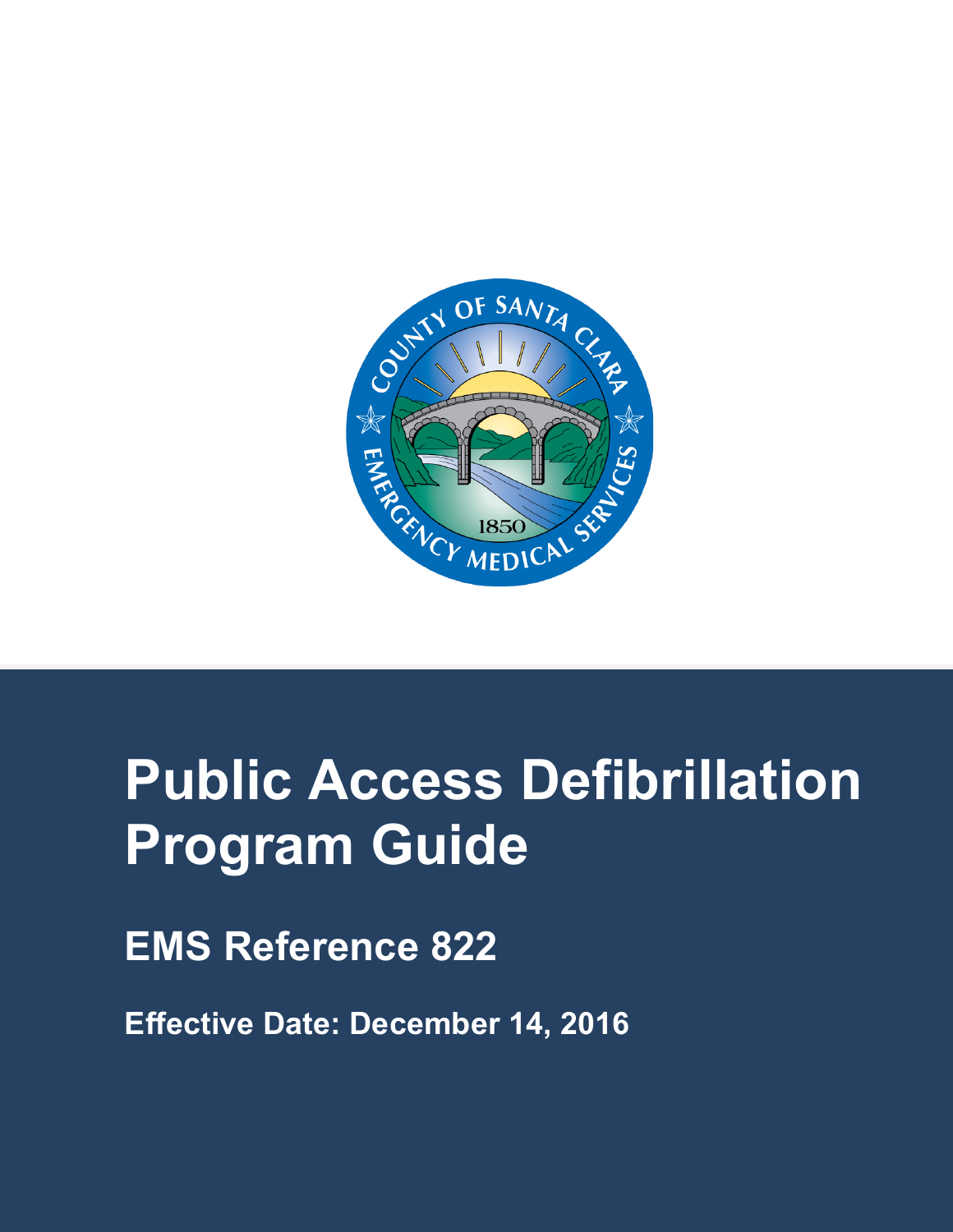# **Table of Contents**

| Introduction                      | 2            |
|-----------------------------------|--------------|
| <b>Guidelines for AEDs</b>        | 3            |
| Forms                             | 4            |
| <b>Frequently Asked Questions</b> | 4            |
| AED Site Notification (EMS 914)   | Attachment 1 |
| AED Use Notification (EMS 915)    | Attachment 2 |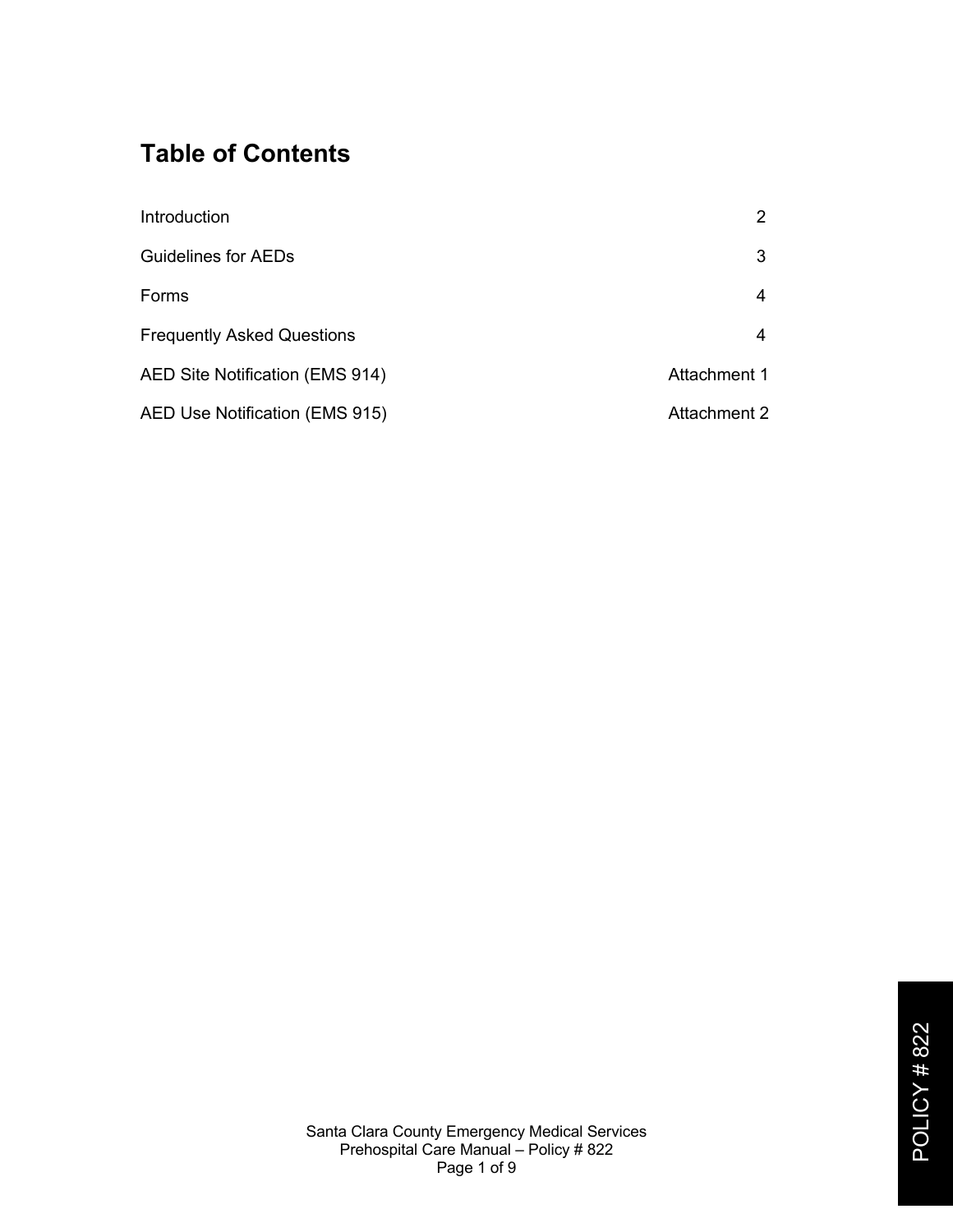## **Introduction**

Early Defibrillation is one of the keys to the success of the cardiac arrest Chain of Survival, when combined with early access to the 911 System, early CPR and early access to Advanced Life Support (ALS).

The Public Access Defibrillation Program Guide has been compiled to assist you in starting and maintaining a Public Access Defibrillation (PAD) program in Santa Clara County. Within this guide you will find the required documents needed to be completed and submitted to the Santa Clara County EMS Agency as well as the applicable standards for having and maintaining a PAD program.

After reviewing the Public Access Defibrillation Program Guide if you should have any questions or require assistance regarding PAD programs, training institutions, Automated External Defibrillator (AED) equipment or other PAD issues, please contact the Santa Clara County EMS Agency, AED Program Coordinator, at 408-794-0600.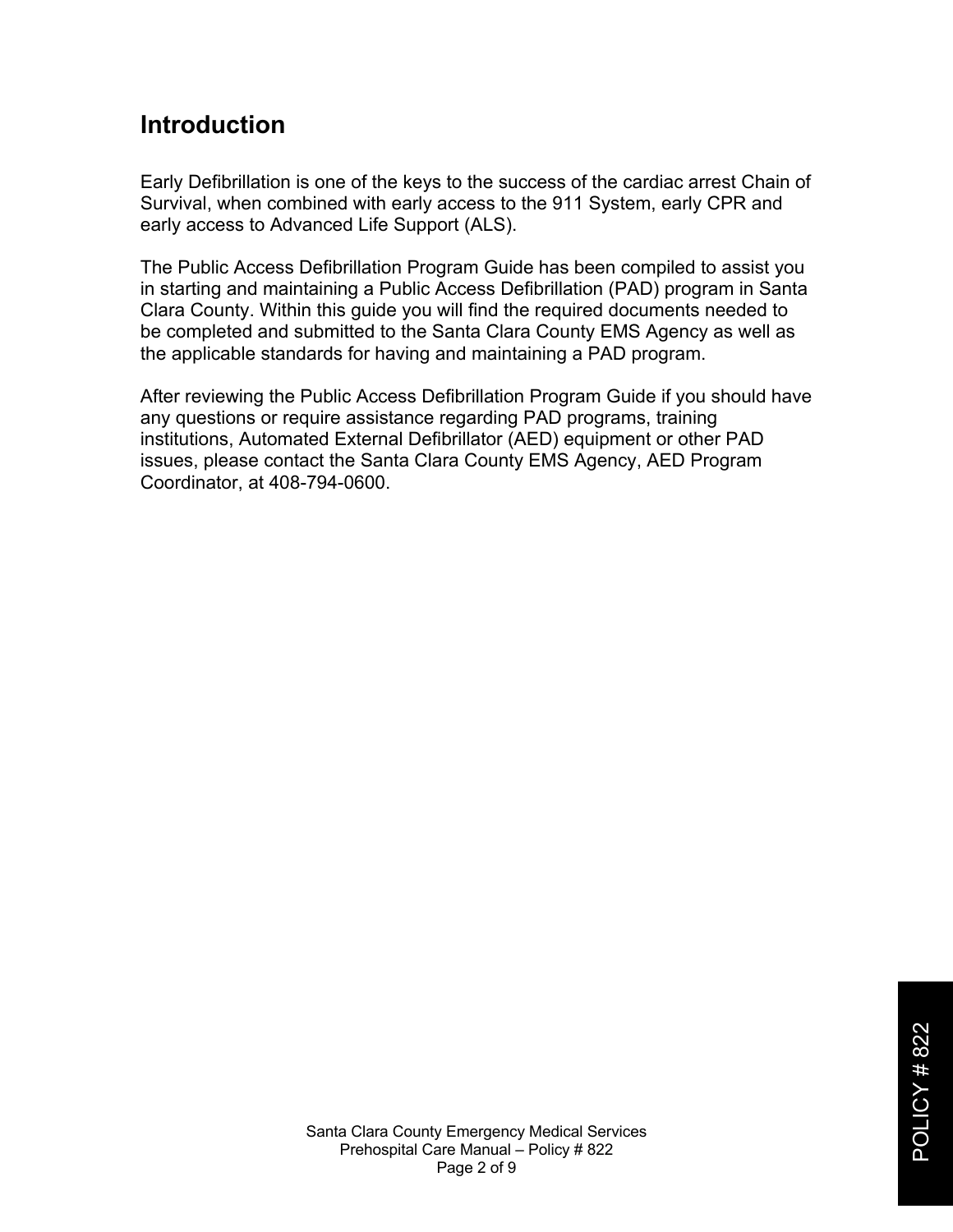# **Guidelines for AEDs**

On September 8, 2015, SB 658 was signed into law and changed several laws regarding civil liability for placement and use of AEDs in the community. The California Health and Safety Code Division 2.5 was updated to reflect these changes. It now states that a person or entity that acquires an AED for emergency use is not liable for any civil damages resulting from the use of an AED to provide emergency care if that person or entity does all of the following:

- Comply with all regulations governing the placement of an AED;
- Notify the local EMS agency of the existence, location and type of AED;
- Maintain and test the AED according to the manufacturer's guidelines;
- Test the AED at least twice a year and after each use;
- Inspect all AEDs on the premises at least every ninety (90) days and maintain records of the maintenance and testing of the AED as required by statute.

When an AED is placed in a building, the building owner shall do all the following:

- At least once a year, notify the tenants as to the location of the AED units and provide information to tenants about who they can contact if they want to voluntarily take AED or CPR training;
- At least once a year, offer a demonstration to at least one person associated with the building so that the person can be walked through how to use an AED properly in an emergency. The building owner may arrange for the demonstration or partner with a nonprofit organization to do so;
- Next to the AED, post instructions, in no less than 14-point type, on how to use the AED.

When an AED is placed in a public or private K-12 school, the principal shall ensure that the school administrators and staff annually receive information that describes sudden cardiac arrest, the school's emergency response plan, and the proper use of an AED. The principal shall also ensure that instructions, in no less than 14-point type, on how to use the AED are posted next to every AED. The principal shall, at least annually, notify school employees as to the location of all AED units on the campus.

The following are **no longer required** to place an AED in the community:

- Medical Oversight (Physician approval) is no longer required to purchase, place or use an AED, UNLESS a Health Studio.
- CPR certification and training of at least one employee during business hours is no longer required.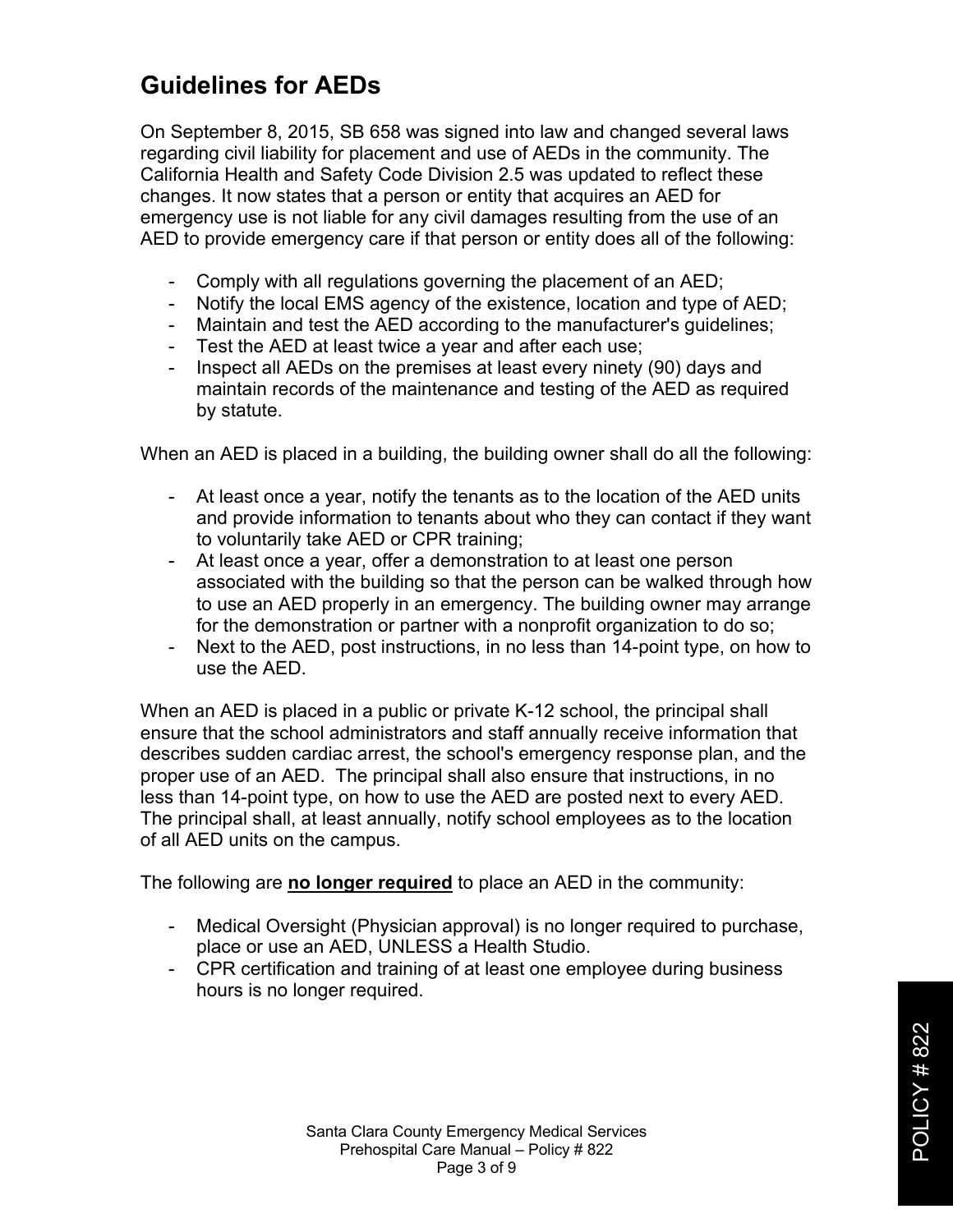## **Forms**

To notify the Santa Clara County EMS Agency of an AED placement please complete Form #914 and submit.

https://emsagency.sccgov.org/sites/g/files/exjcpb266/files/General/914.pdf

If the AED is utilized, please fill out Form #915 below and submit within seven (7) calendar days of use.

https://emsagency.sccgov.org/sites/g/files/exjcpb266/files/General/915.pdf

Forms may be submitted via email, fax or mail. Fax: 408-885-3538 Email: emsagency@ems.sccgov.org Mail: Santa Clara County EMS 700 Empey Way San Jose, CA 95128

## **Frequently Asked Questions about AEDs**

#### **What does AED stand for?**

Automated external defibrillator.

#### **What's an AED?**

An AED is a device used to administer an electric shock through the chest wall to the heart. Built-in computers assess the patient's heart rhythm, judge whether defibrillation is needed, and then administer the shock. Audible and/or visual prompts guide the user through the process.

#### **How does an AED work?**

A microprocessor inside the defibrillator interprets (analyzes) the victim's heart rhythm through adhesive electrodes (some AED models require you to press an ANALYZE button). The computer analyzes the heart rhythm and advises the operator whether a shock is needed. AEDs advise a shock only to ventricular fibrillation and fast ventricular tachycardia. The electric current is delivered through the victim's chest wall through adhesive electrode pads.

#### **Why are AEDs important?**

AEDs are important because they strengthen the Chain of Survival. They can restore a normal heart rhythm in victims of sudden cardiac arrest. New, portable

> Santa Clara County Emergency Medical Services Prehospital Care Manual – Policy # 822 Page 4 of 9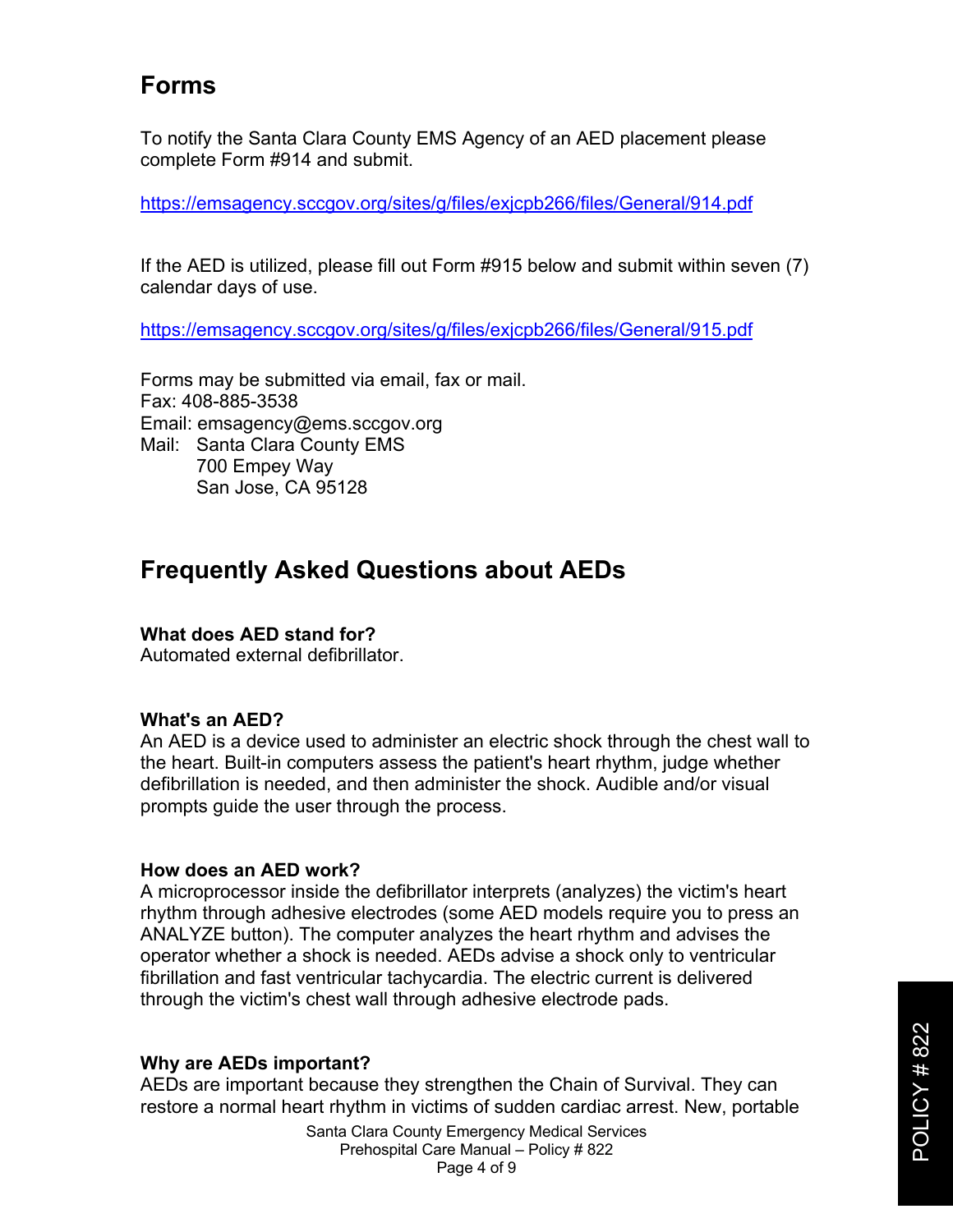AEDs enable more people to respond to a medical emergency that requires defibrillation. When a person suffers a sudden cardiac arrest, their chance of survival decreases by 7% to 10% for each minute that passes without defibrillation, AEDs save lives.

#### **Who can use an AED?**

Most AEDs are designed for use by non-medical personnel such as police, flight attendants, security guards, and other lay rescuers who have been properly trained. Having more people in the community who can respond to a medical emergency by providing defibrillation will greatly increase sudden cardiac arrest survival rates.

#### **What is a cardiac arrest?**

A cardiac arrest means that the heart stops pumping blood through the body. Without a constant blood supply, the brain stops working almost immediately and the person goes unconscious.

#### **Is cardiac arrest the same thing as a heart attack?**

No. A heart attack is caused by a sudden blockage of a small artery that supplies blood to the heart muscle. When the blood supply is cut off, that portion of the heart muscle dies and this is what causes the pain. Some people who have heart attacks may experience a cardiac arrest.

#### **Does a cardiac arrest only happen after a heart attack?**

No. Anyone can have a cardiac arrest at any time. Heart attacks are only one potential cause of cardiac arrest.

#### **Why does someone experiencing a cardiac arrest need an AED?**

In a cardiac arrest, the heart most often goes into uncoordinated electrical activity called ventricular fibrillation. The heart twitches ineffectively and can't pump blood. The AED delivers electric current to the heart muscle, momentarily stunning the heart, stopping all activity. This gives the heart an opportunity to resume beating effectively.

#### **Will an AED always resuscitate someone in cardiac arrest?**

The AED treats only a heart in ventricular fibrillation (VF), an irregular heart rhythm. In cardiac arrest without VF, the heart doesn't respond to electric currents but needs medications. The victim needs breathing support. AEDs are less successful when the victim has been in cardiac arrest for more than a few minutes, especially if no CPR was provided.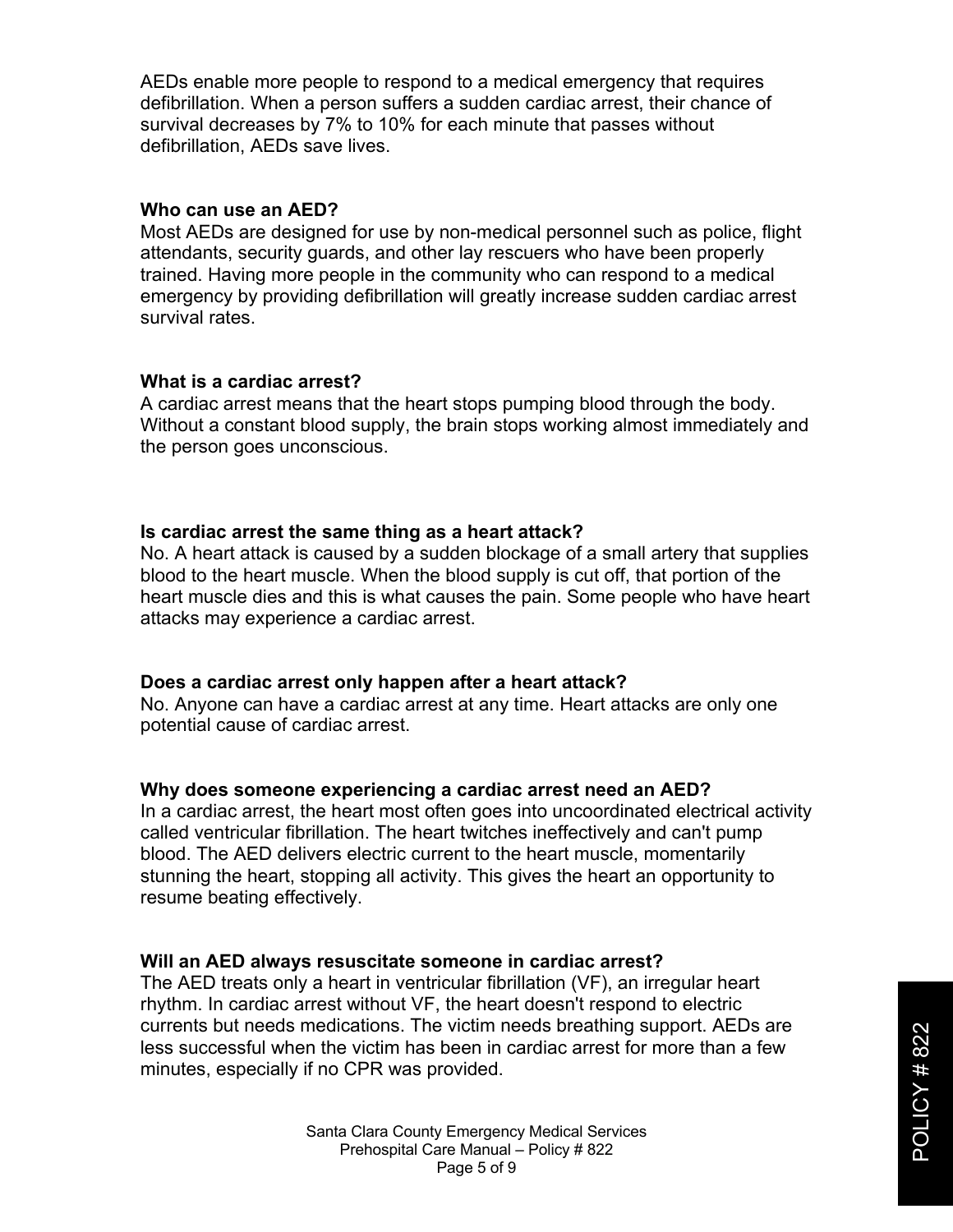## **Questions about AED Placement**

#### **What is public access to defibrillation?**

Public access to defibrillation (PAD) means making AEDs available in public and/or private places where large numbers of people gather or people who are at high risk for heart attacks live.

#### **How should AEDs be placed?**

According to the American Heart Association, it is recommended that all EMS first response vehicles and ambulances be equipped with an AED or another defibrillation device (semiautomatic or manual defibrillator), which is the current Santa Clara County standard. The AHA also supports placing AEDs in targeted public areas such as sports arenas, gated communities, office complexes, doctor's offices, shopping malls, etc.

#### **Why is notifying the local EMS office important?**

The California Health and Safety Code requires any person or entity that acquires an AED to notify an agent of the local EMS agency of the existence, location, and type of AED acquired.

It's important for the local EMS system to know where AEDs are located in the community. In the event of a sudden cardiac arrest emergency, the 911 dispatcher will know if an AED is on the premises and will be able to notify the EMS system as well as the responders already on the scene.

#### **If AEDs are so easy to use, why do people need formal training in how to use them?**

An AED operator must know how to recognize the signs of a sudden cardiac arrest, when to activate the EMS system, and how to do CPR. It's also important for operators to receive formal training on the AED model they will use so that they become familiar with the device and are able to successfully operate it in an emergency. Training also teaches the operator how to avoid potentially hazardous situations.

#### **Can anyone buy an AED?**

Yes, recent changes to the California Health and Safety Code no longer require a physician's prescription to obtain an AED.

#### **How much does an AED cost?**

The price of an AED varies by make and model. AEDs can cost \$800-\$4,000.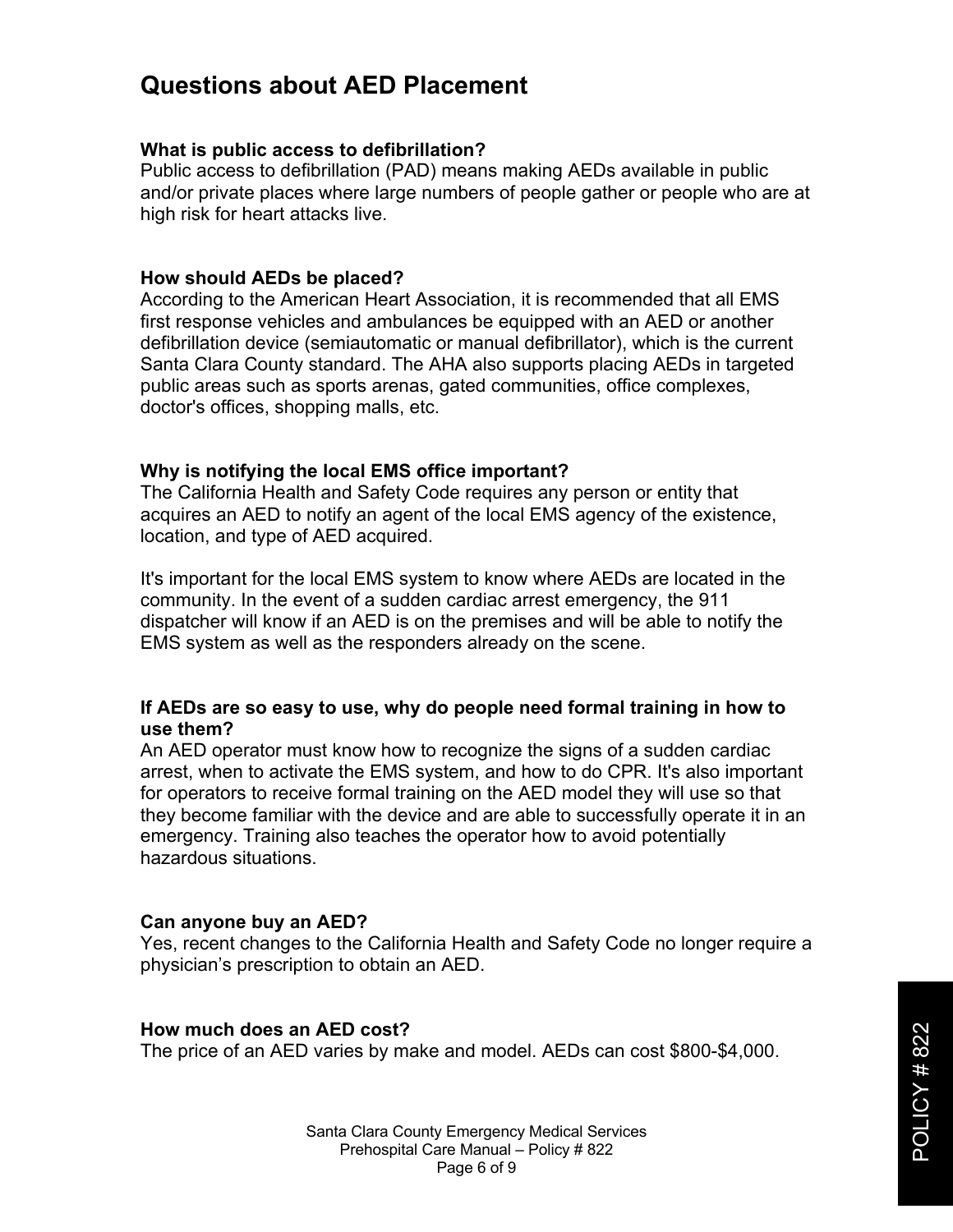#### **Which AED model does the AHA recommend?**

AHA does not recommend a specific device. All AED models have similar features, but the slight differences allow them to meet a variety of needs. The AHA encourages potential buyers to consider all models and make a selection based on the buyer's particular needs.

## **Questions about AED Use**

#### **Is an AED safe to use?**

An AED is safe to use by anyone who's been trained to operate it. Studies have shown the devices to be 90% sensitive (able 90% of the time to detect a rhythm that should be defibrillated) and 99% specific (able 99% of the time to recommend not shocking when defibrillation is not indicated). Due to the wide variety of situations in which it will typically be used, the AED is designed with multiple safeguards and warnings before any energy is released. The AED is programmed to deliver a shock only when it has detected VF. However, potential dangers are associated with AED use. That's why training — including safety and maintenance — is important. The American Heart Association (AHA) recommends that persons who live or work where an AED is available for use by lay rescuers participate in the AHA's Heartsaver AED Course. AEDs are so userfriendly that untrained rescuers can generally succeed in attaching the pads, pressing ANALYZE (if required), and delivering shocks. However, untrained rescuers may not know when to use an AED, and they may not use an AED safely, posing some danger of electric shock to themselves and others. Also, untrained rescuers probably would not know how to respond to the victim if the AED prompts "no shock indicated." An operator needs only to follow the illustrations on the electrode pads and the control panel and listen and follow the voice prompts (for example, "Do not touch the patient."). An AED will deliver a shock only when a shock is advised and the operator pushes the SHOCK button. This prevents a shock from being delivered accidentally.

#### **Are AEDs safe to use on children?**

An AED should not be used on a child younger than 8 years old or weighing less than about 55 pounds.

#### **Will I get zapped if I shock a victim in the rain or near water?**

It's remotely possible to get shocked or to shock bystanders if water is standing near or underneath the patient. Try to move the patient to a dry area and cut off wet clothing. Also be sure that the skin has been toweled dry so the electrode pads will stick to the skin. At the moment you press the SHOCK button, you must make sure that no one, including yourself (the AED operator), touches any part of the victim.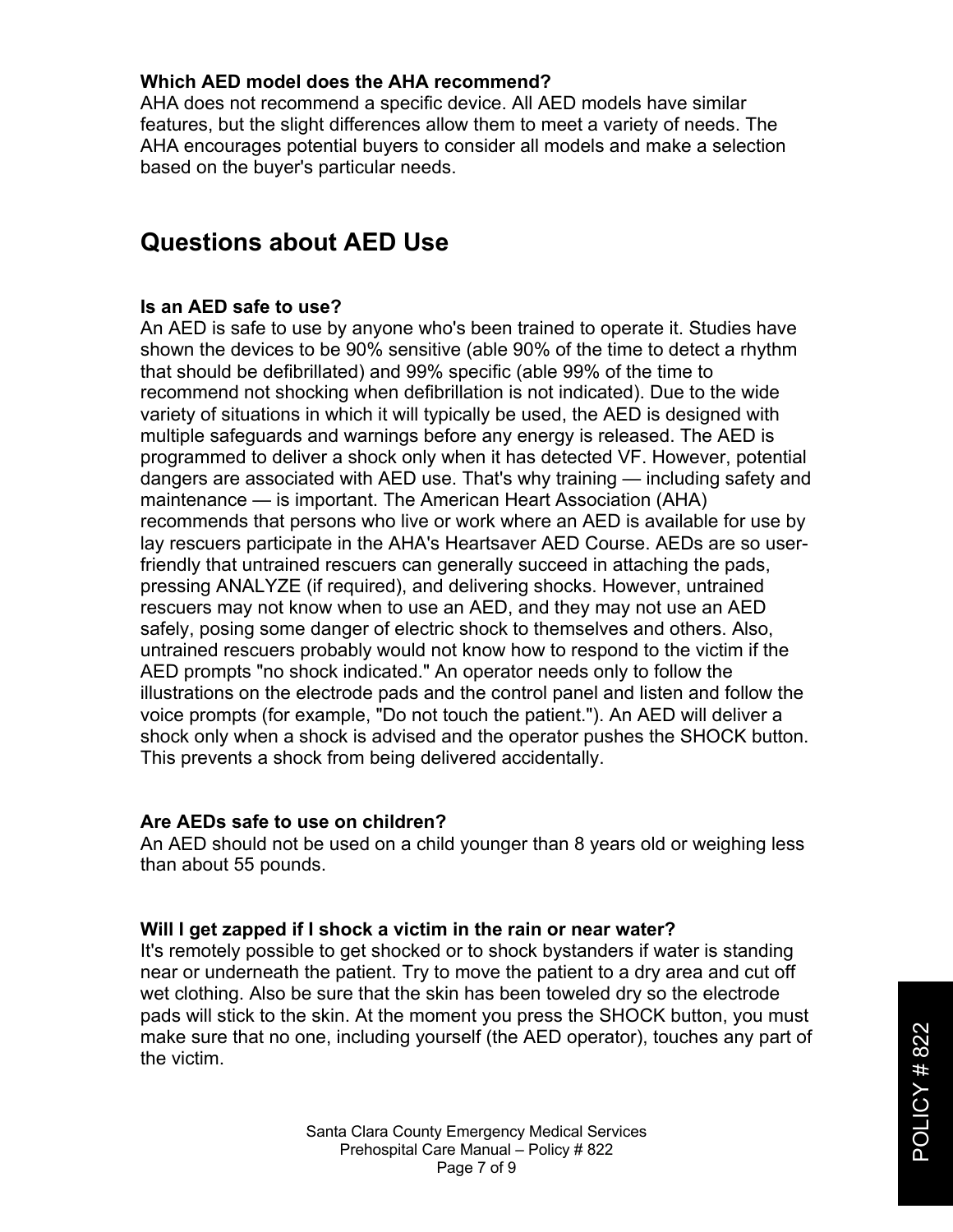#### **Can an AED make mistakes?**

An AED will almost never decide to shock an adult victim when the victim is in non-VF. AEDs "miss" fine VF only about 5% of the time. The internal computer uses complex analysis algorithms to determine whether to shock. If the operator has attached the AED to an adult victim who's not breathing and pulseless (in cardiac arrest), the AED will make the correct "shock" decision more than 95 of 100 times and a correct "no shock indicated" decision more than 98 of 100 times.

#### **Why do you stop CPR as the electrode pads are placed and analysis occurs?**

For the AED to analyze accurately, the victim must be motionless. Sometimes there will be an agonal respiration (a gasping breath that can occur when the heart is stopped) that causes some movement. AEDs can recognize this extra motion and indicate, "motion detected" to the operator. This warns the operator to assess carefully for extra movements from the victim or other people at the scene.

#### **Why should a lay rescuer continue CPR after the arrival of emergency medical services (EMS) professionals?**

It's helpful to EMS professionals to be able to set up their equipment, including the defibrillator, while lay rescuers continue CPR. The EMTs will take over CPR and reconfirm that the victim is in cardiac arrest.

#### **Why does it seem that the victim goes without CPR for so long during defibrillation, and why does an AED shock so many times?**

After prescribed periods of CPR, the machine analyzes the victim's rhythm. The victim must remain motionless while the AED decides to shock and delivers the shock. Sometimes the victim doesn't change from VF to non-VF at once. These victims require multiple shocks. If repeated shocks are needed, the shocks are "stacked" in sets of three to increase their effectiveness.

#### **Besides using an AED, how else might a lay rescuer help at the scene of a sudden cardiac arrest?**

Lay rescuers are most often asked to call 911 and get the AED. The lay rescuer can assemble the pocket face mask and begin providing mouth-to-mask ventilations. Responders might provide CPR or continue defibrillation if a workplace defibrillator is used. Support and direction to bystanders, friends, and family are appropriate. When EMS personnel arrive, the lay rescuer can provide directions and help get information about the patient.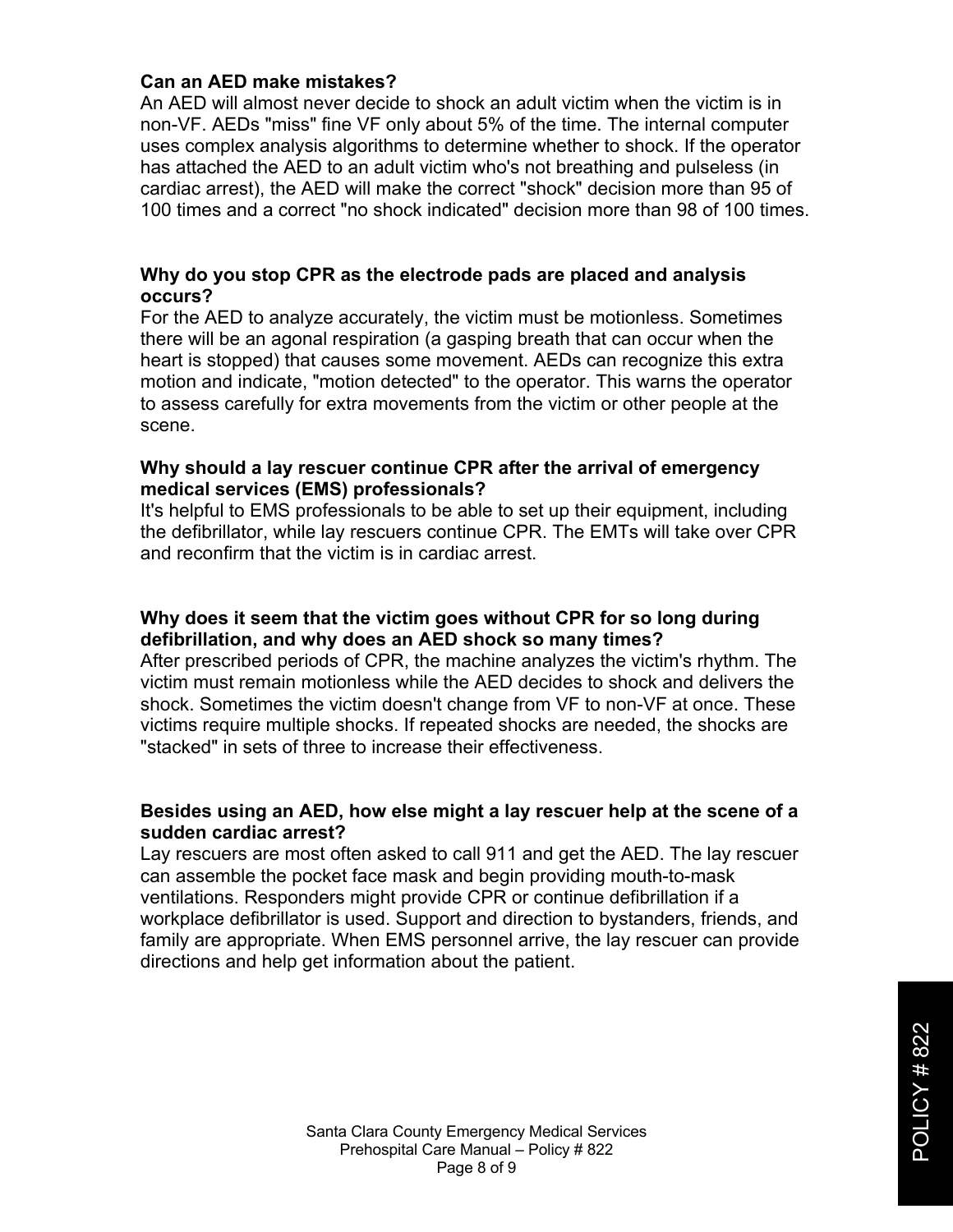#### **What actions should a CPR responder take after using an AED on a person in cardiac arrest?**

There should be some type of debriefing for EMS personnel or lay rescuers involved in a resuscitation attempt. Also, the voice-rhythm-shock record should be collected from the AED's event documentation system. The AHA strongly recommends that AEDs used in a public access or home-responder setting have both rhythm and voice event documentation. AEDs can record and store (as a minimum) the following information:

- Patient rhythm throughout the resuscitation.
- Response of the AED (shock versus no shock; shockable rhythm versus non shockable rhythm).
- Event and interval timing.
- Audio recording of the voices and actions recorded at the scene of a cardiac arrest.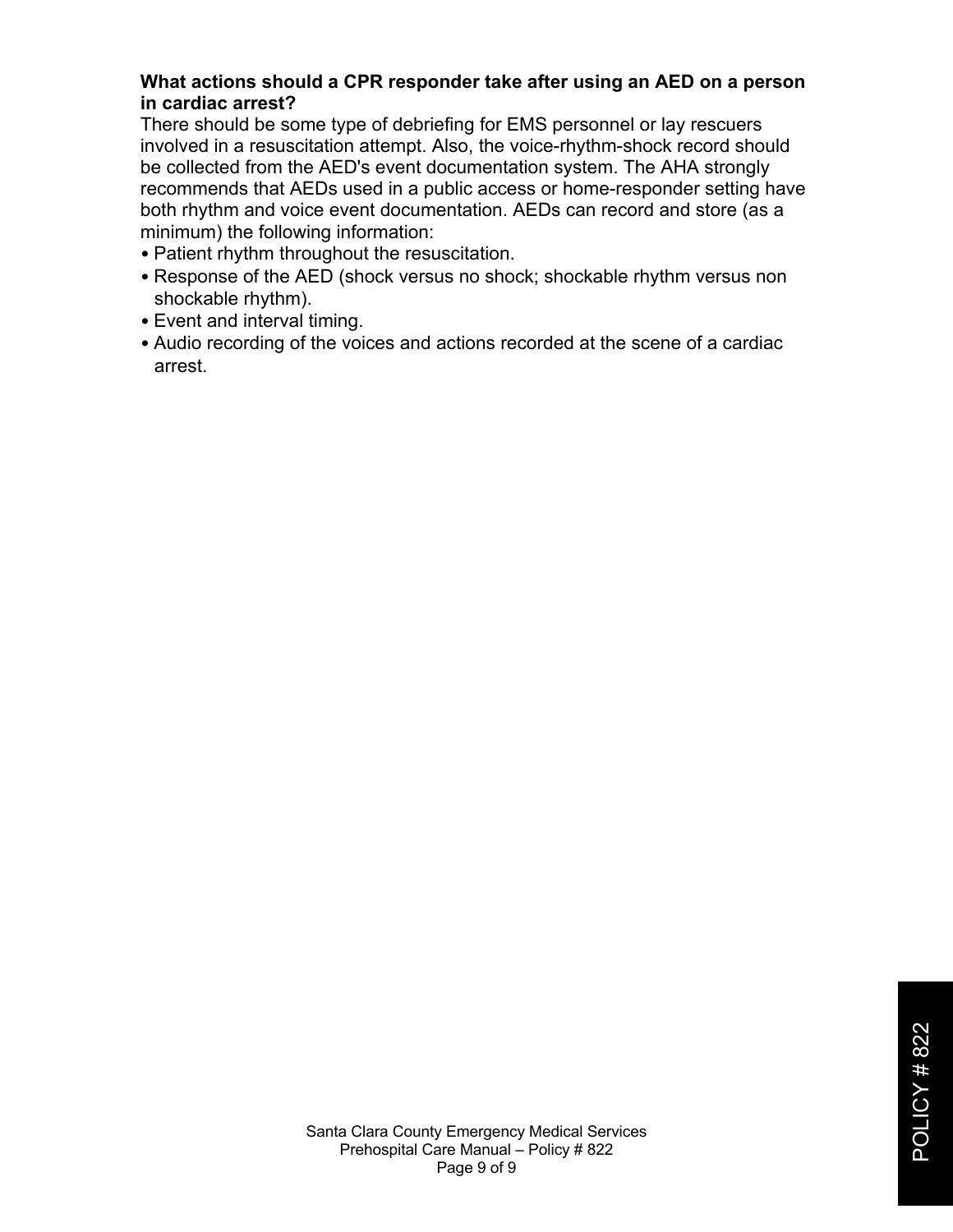

# **County of Santa Clara** Emergency Medical Services System

Policy #914: Public Access Defibrillation (PAD) AED Site Notification

### **PUBLIC ACCESS DEFIBRILLATION (PAD) AED SITE NOTIFICATION**

**Directions:**

**• Please use one form for each street address at which an AED is located • Submit to the Santa Clara County EMS Agency**

|                                                                                                                           | Zip Code: ____________                                                                                                                           |  |
|---------------------------------------------------------------------------------------------------------------------------|--------------------------------------------------------------------------------------------------------------------------------------------------|--|
|                                                                                                                           |                                                                                                                                                  |  |
|                                                                                                                           |                                                                                                                                                  |  |
|                                                                                                                           | List the location of each AED at this address (include floor, area, site-specific<br>location information & number of devices at each location). |  |
|                                                                                                                           |                                                                                                                                                  |  |
|                                                                                                                           |                                                                                                                                                  |  |
|                                                                                                                           |                                                                                                                                                  |  |
|                                                                                                                           |                                                                                                                                                  |  |
| <b>Specific Locations:</b><br><b>Site Contact Information</b><br><b>On-Site Contact</b><br><b>PAD Program Coordinator</b> |                                                                                                                                                  |  |

**Please initial in the space provided next to your preference.**

\_\_\_\_\_\_\_ I approve of the EMS Agency sharing Automated External Defibrillator (AED) location information with EMS Agency and Fire Department citizen responder programs. I understand that a registered citizen responder may come to my location to assist during a cardiac arrest.

The EMS Agency should not share my Automated External Defibrillator (AED) location information with EMS Agency and Fire Department citizen responder programs. I understand that the EMS Agency is required to provide this information to other parties in response to a public records act request.